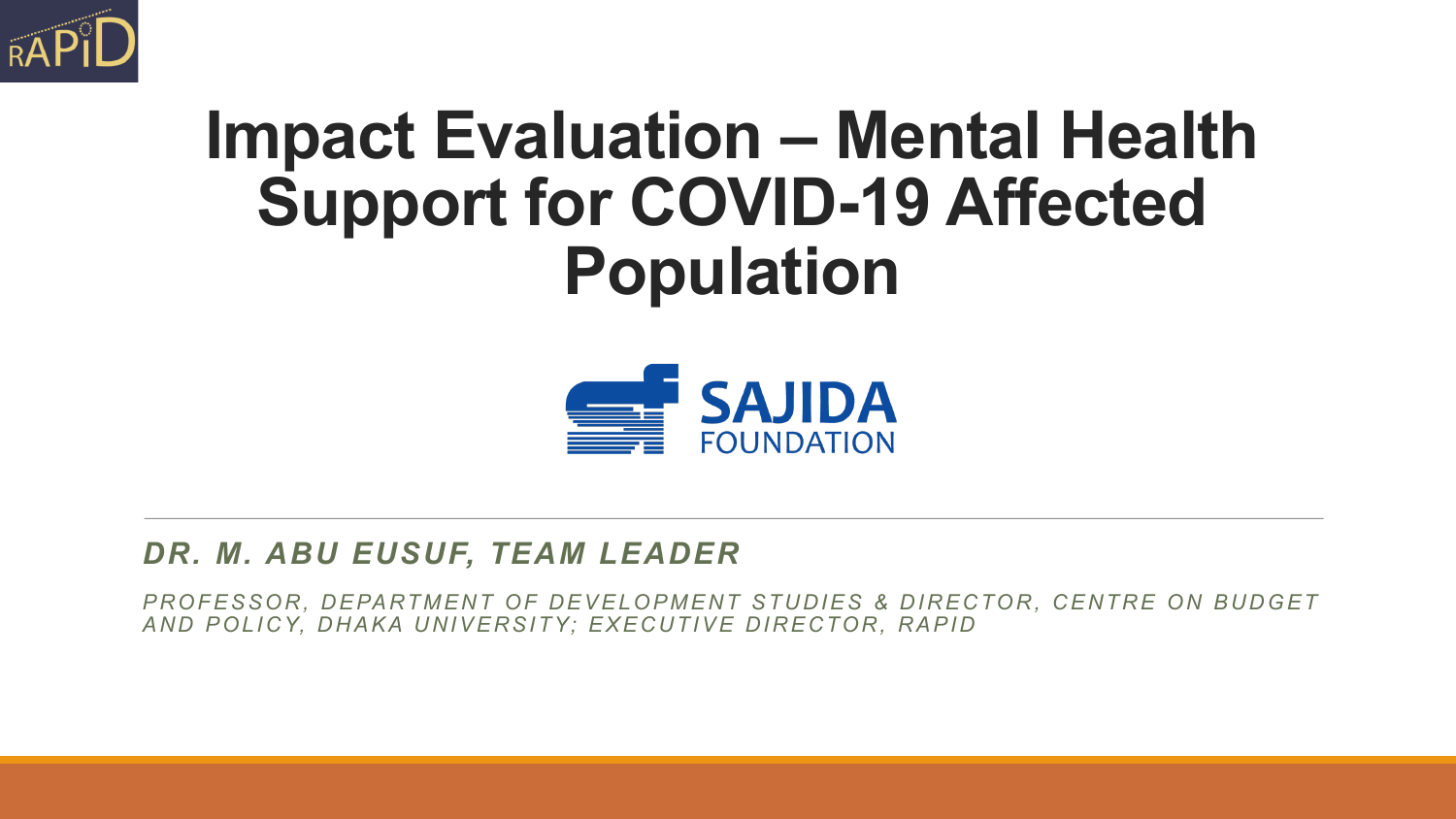# **Background**

The fear of contacting COVID-19 along with various other factors associated with the pandemic-induced economic and social challenges was starting to take a toll on people's mental health (Singh et al., 2020; Holmes et al., 2020).

In Bangladesh, the National Mental Health Survey 2018-2019 shows that 17% adults and 14% children have some form of mental health problem.

About 92% of the adults suffering from mental disorders do not seek treatment for their condition, and 94% of the children with mental illness do not get any psychiatric care.

The situation, however, tends to worsen during the COVID-19 pandemic with the increase of stigma, stress and burn-out.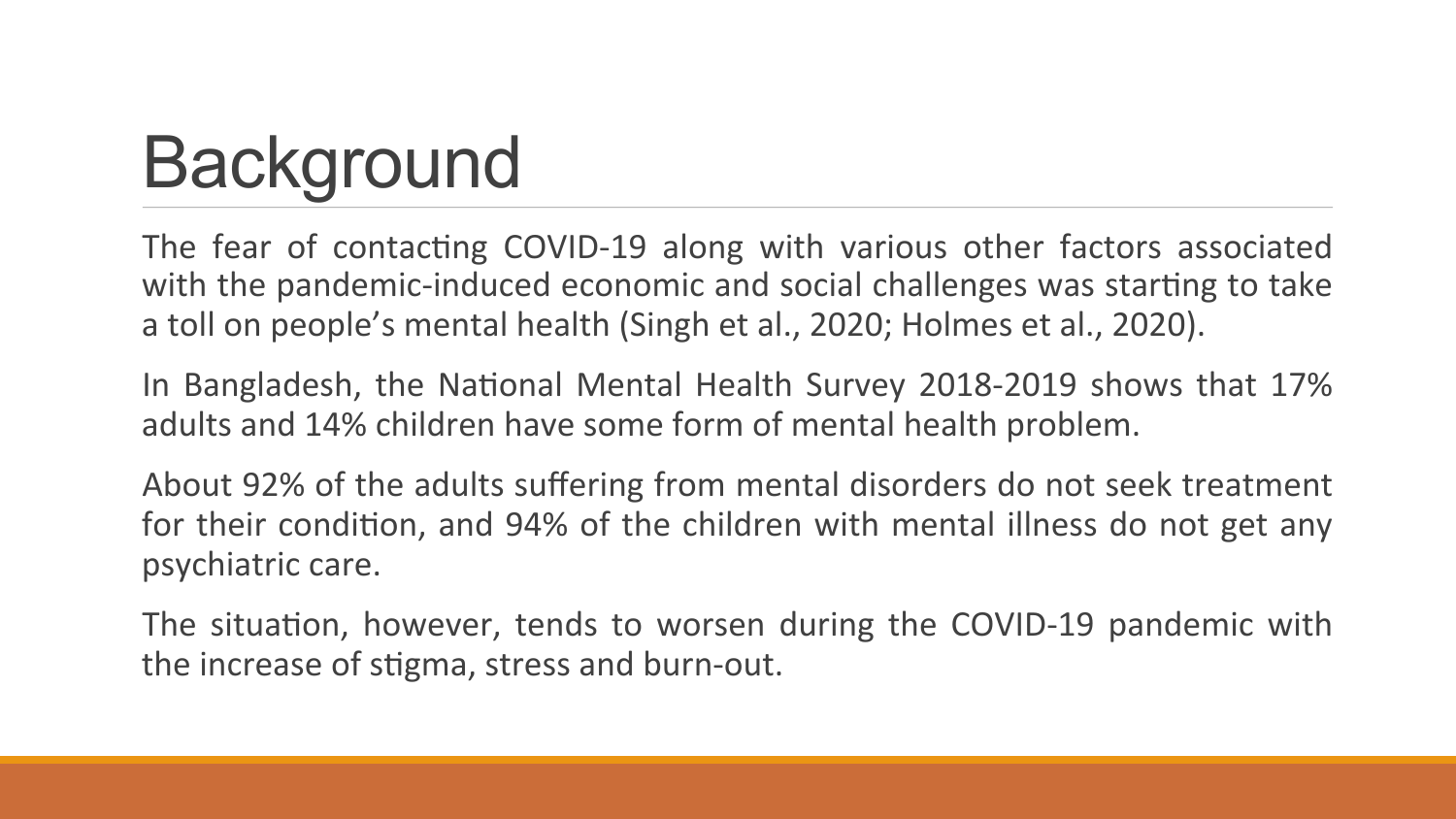# Background (cont.)

Sajida Foundation (SF) has taken a set of initiatives to provide mental health support during the COVID-19 crisis.

### The interventions included  $-$

- advancing psychological well-being using market insights;
- para counseling services and guided self-help materials as a means of building awareness and providing psychosocial support to community people;
- emergency psychosocial support to frontline healthcare workers and their family members.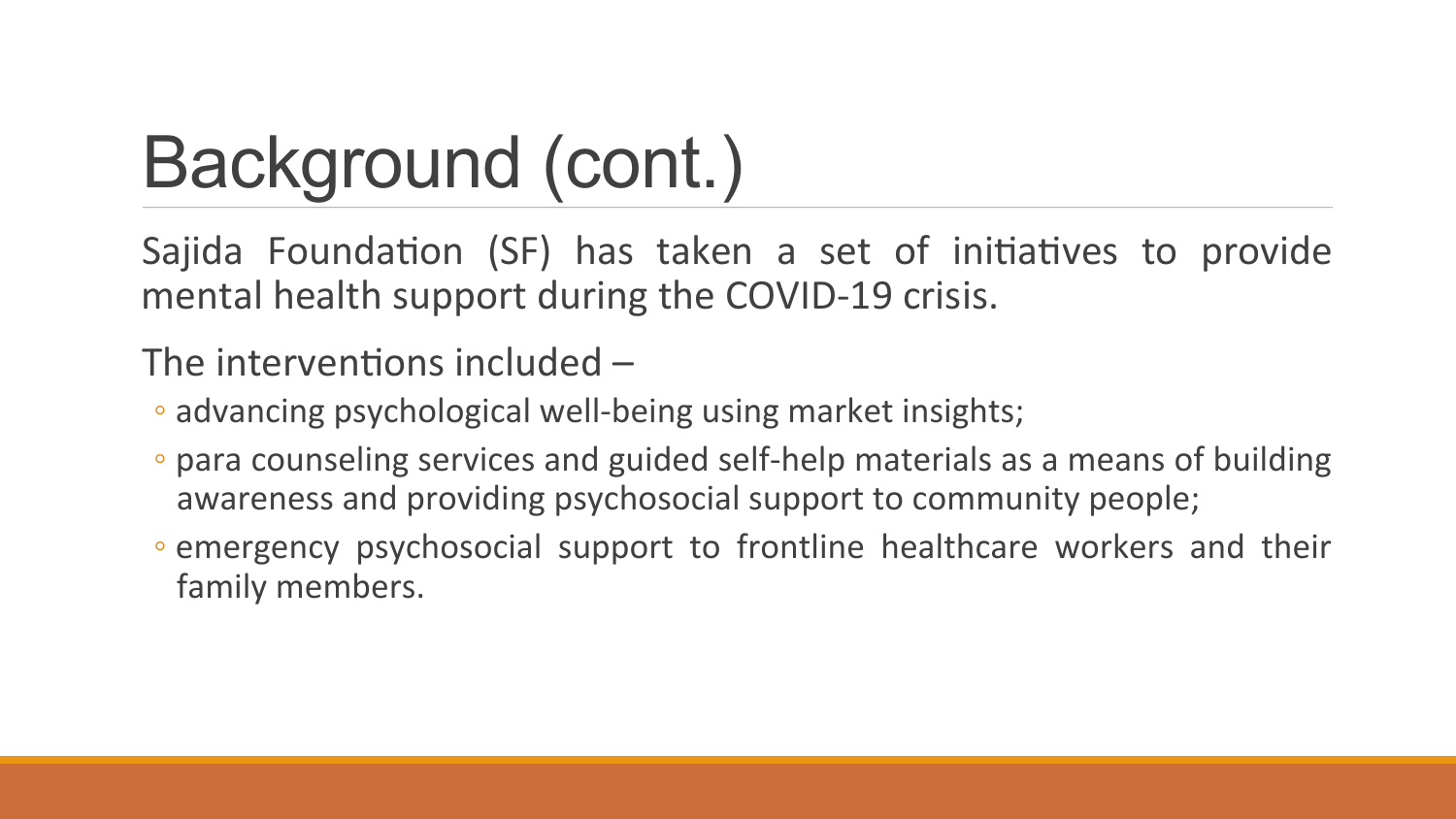# **Objectives**

The purpose of the current evaluation is to assess the performance of the interventions in contrast to the intended results. More specifically, the evaluation aims to  $-$ 

- Assess the impact of the project;
- Assess the extent to which the project met intended objectives; and
- Capture the unanticipated benefits and adverse outcomes of the project and key lessons learned.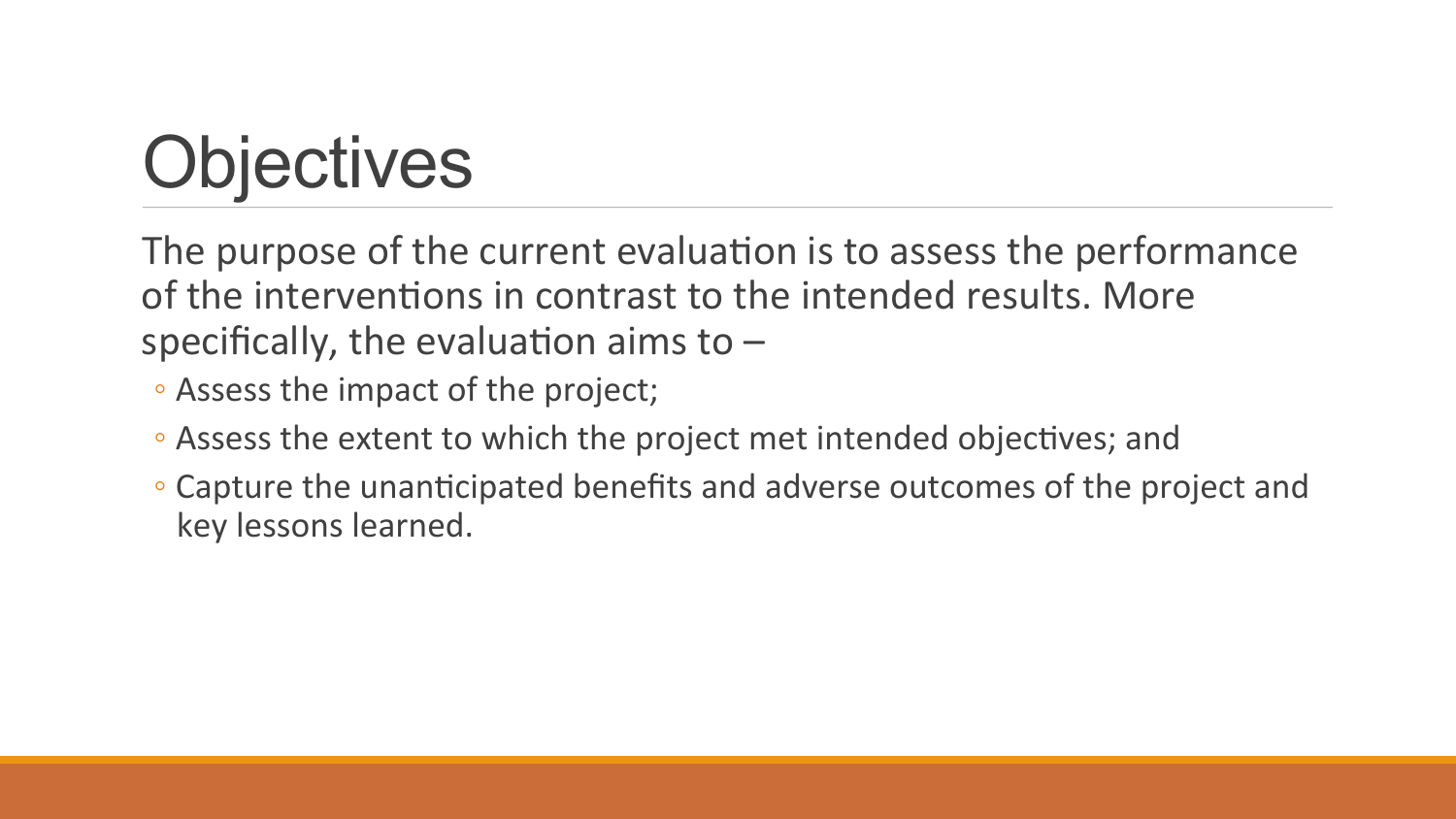### Evaluation Criteria

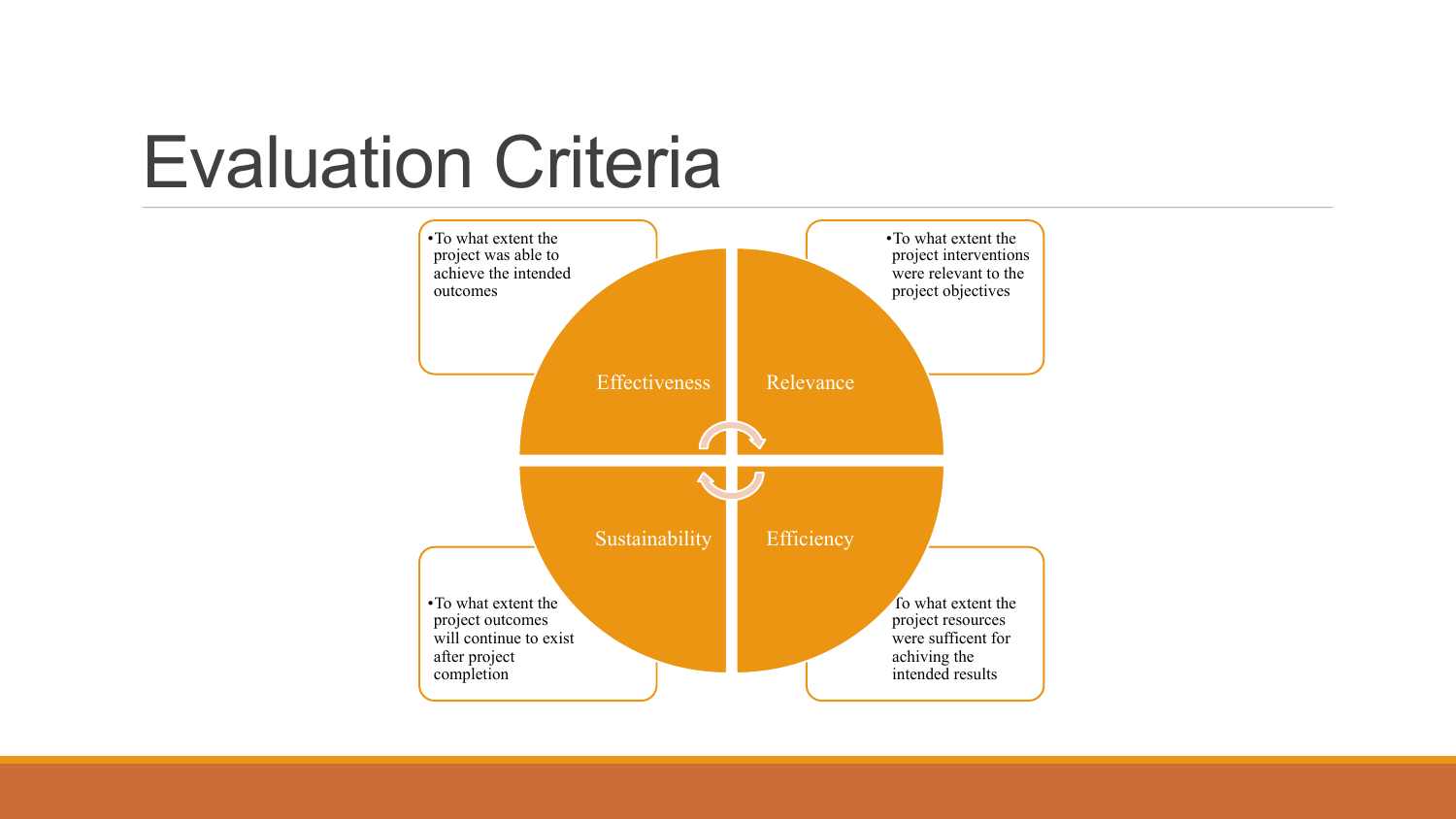### **Methods**

| <b>Geographical</b><br><b>Areas</b> | Quantitative<br><b>Samples</b> | <b>Qualitative Samples</b> |                |
|-------------------------------------|--------------------------------|----------------------------|----------------|
|                                     |                                | <b>FGD</b>                 | KII            |
| Narayanganj                         | 100                            | $\overline{4}$             |                |
| <b>Narsingdi</b>                    | 110                            | 4                          | $\overline{2}$ |

Of the total eight FGDs, two were conducted with beneficiary housewives, two with beneficiary mixed group including adolescent, service holder, and 45+ woman, two with nonbeneficiary women, and two with para counselors. Each FGD involved 8-10 persons.

Two key informant interviews were conducted with tele-counselors.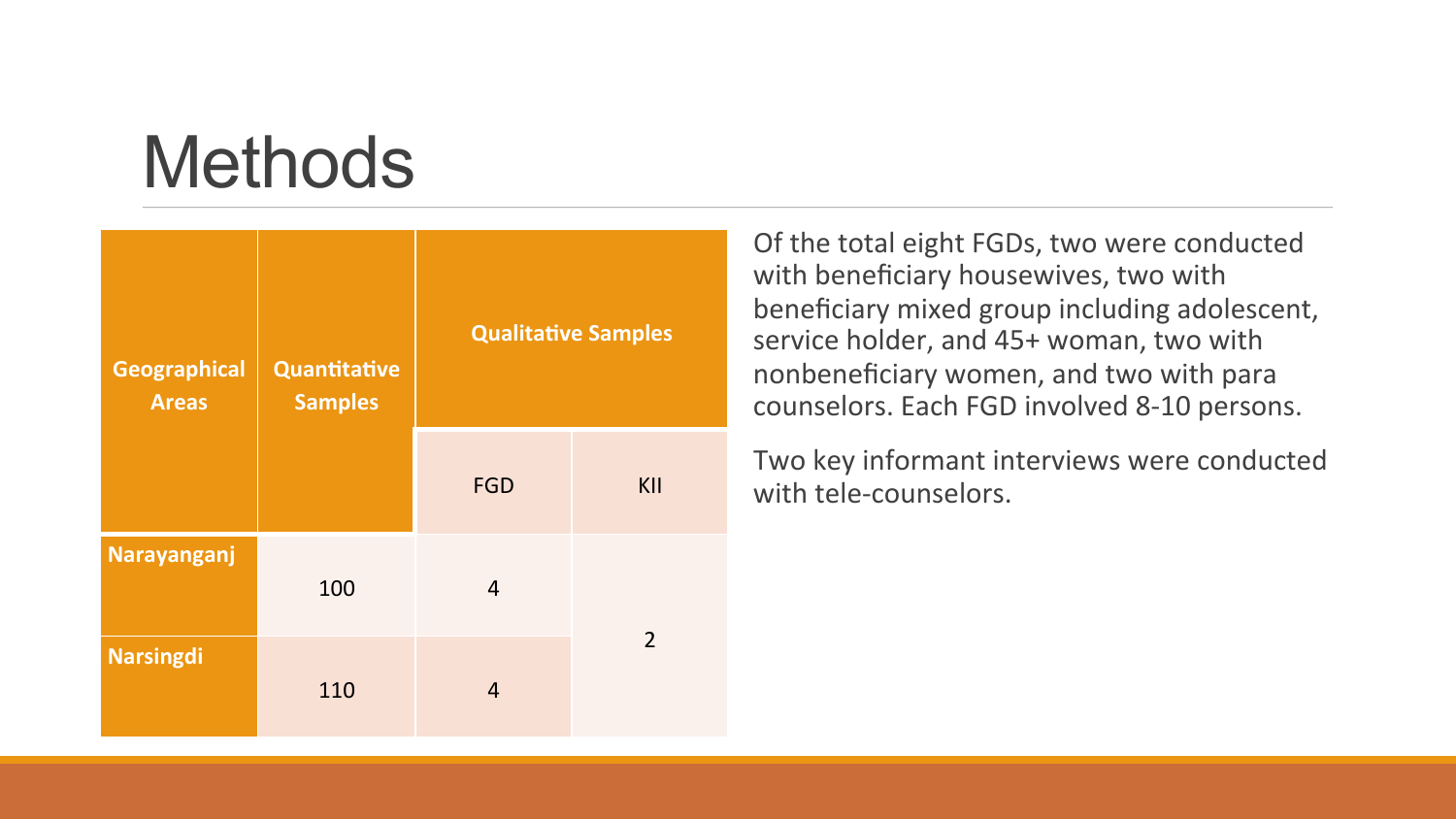### **Effectiveness**

#### LIFE DURING COVID-19

#### REASON FOR STRESSFUL LIFE



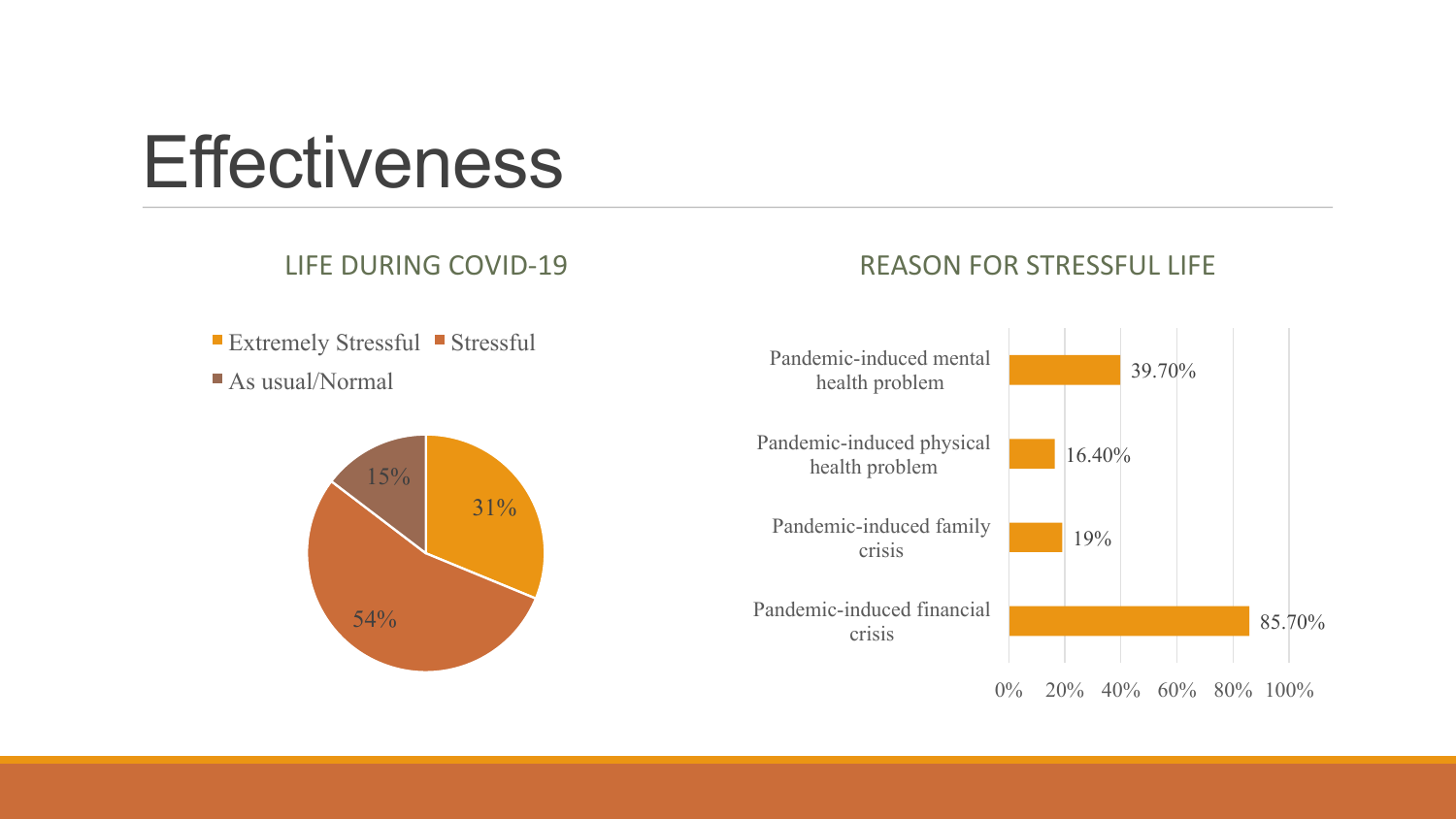### Effectiveness (cont.)

#### SATISFACTION ABOUT PARA COUNSELORS

"I believe that sharing the internal struggles, which were raging through my mind, with the para counselors greatly helped me reduce my stress" - Halima, a housewife.

Extremely satisfied  $\blacksquare$  Satisfied  $\blacksquare$  Somewhat satisfied  $\blacksquare$  Dissatisfied

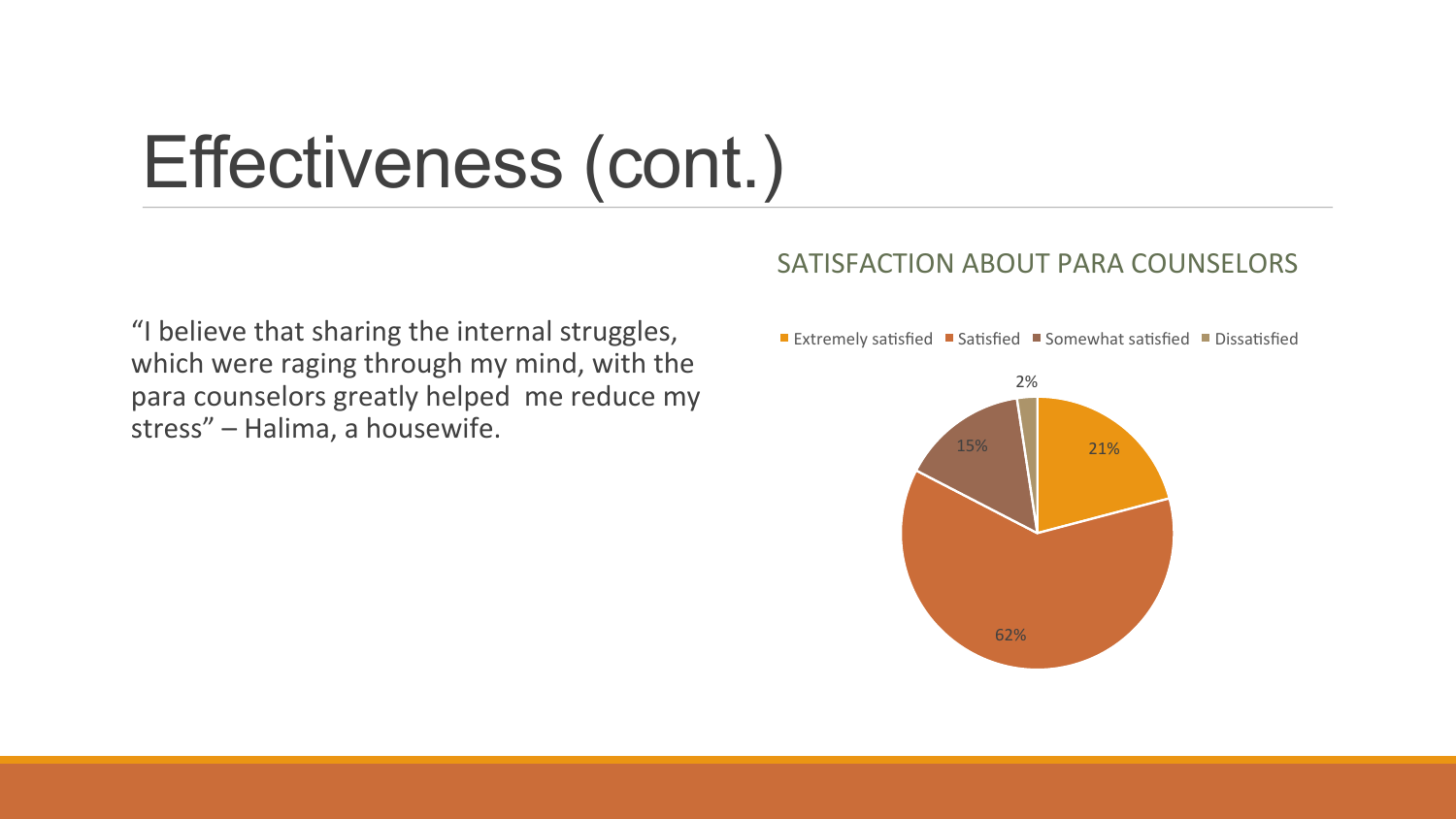### **Relevance**

#### MENTAL HEALTH ISSUES OVERCOME WITH THE SUPPORT FROM PARA COUNSELORS



"I felt so frustrated thinking about my future as I was losing concentration from my studies due to the closure of school for a long time in the time of COVID-19. After talking to the para counselor and sharing my thoughts and frustrations with her, she gave me some useful advice on how to stay calm and remain focused on my studies" - Nargis, an SSC candidate.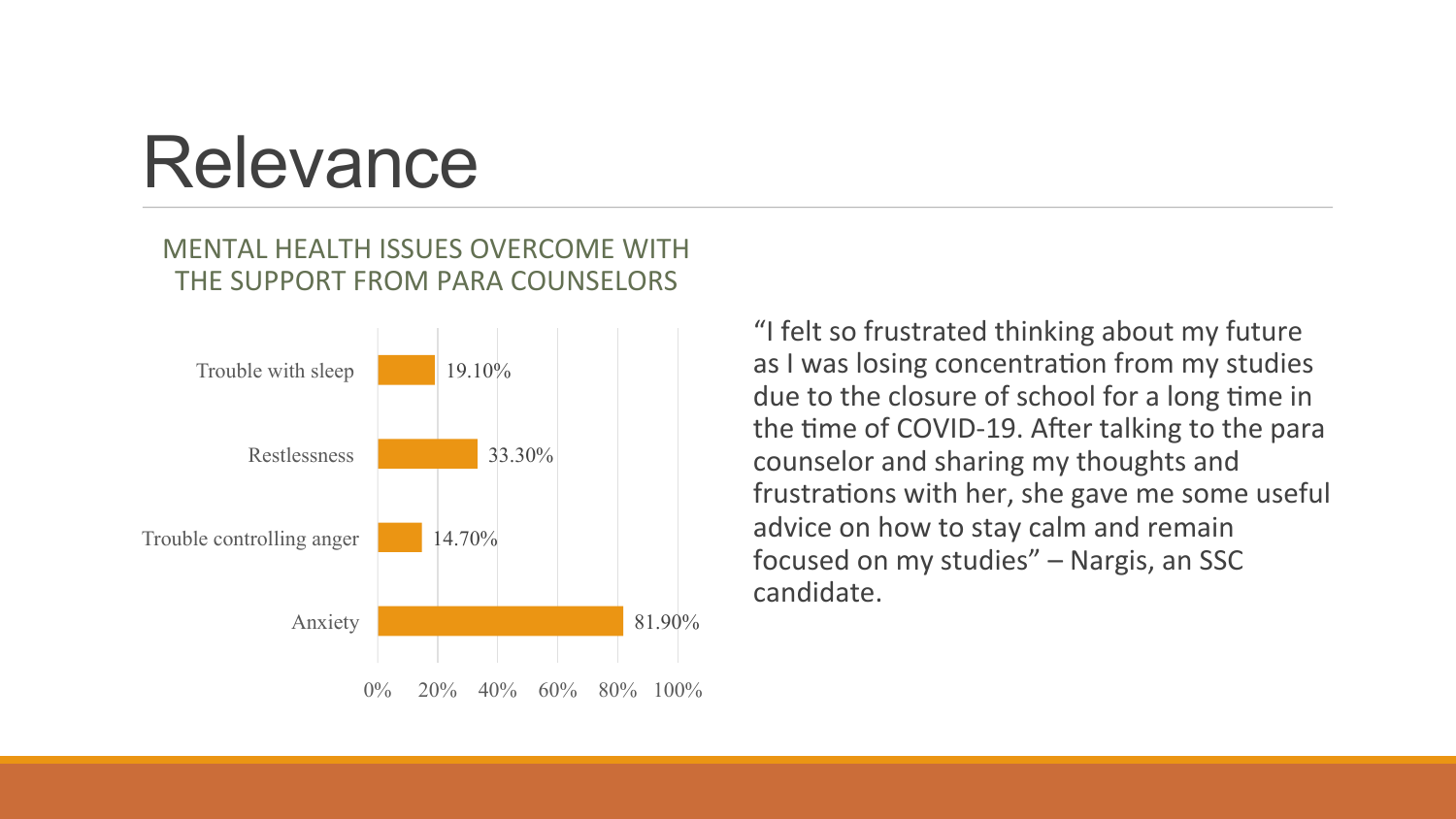## **Sustainability**

#### USEFULNESS OF PARA COUNSELING SERVICES IN THE FUTURE



 $\blacksquare$  Yes  $\blacksquare$  No  $\blacksquare$  Don't know "I never thought that mental health mattered. After getting to know the para counselors, I learned a lot about the subtle mental health issues that eventually caused various familial, social, and behavioral problems. From now on, I will keep in mind those new lessons on managing mental health crisis and will evoke them in the future whenever  $\lambda$  am in need"  $-$ Kohinoor, a housewife.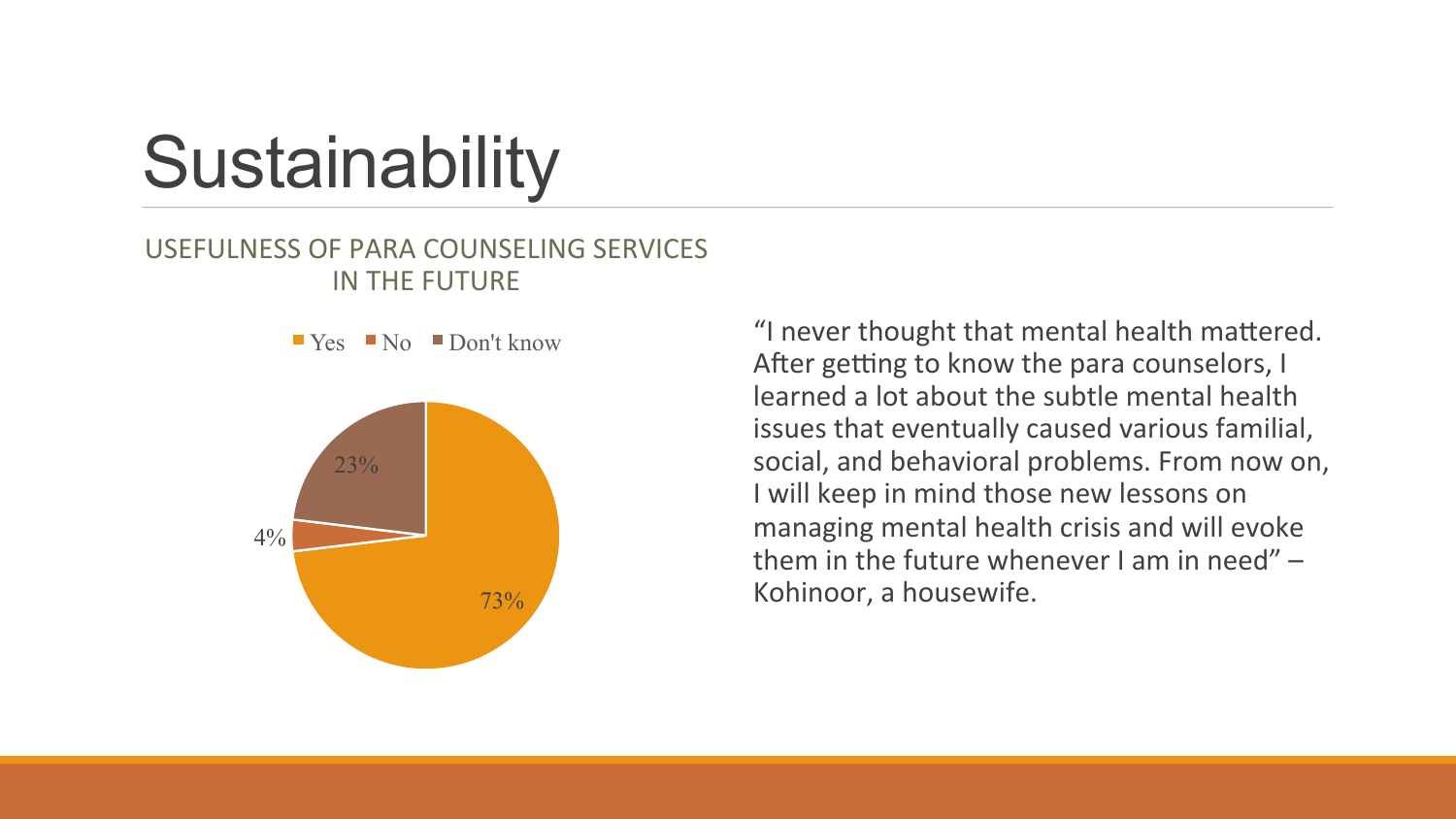# **Efficiency**

"We were initially hesitant about interacting with or seeking assistance from the para counselors. However, once we got to know them more closely, we enjoyed talking to them entirely as they were so friendly and helpful. It would have been more beneficial to us if we would be able to meet them more frequently and share our mental sufferings that we were not able to share with anyone else" – Fatima, a housewife. 

"The frontline healthcare workers, who were infected with COVID-19, often suffered from considerable emotional and psychological distress. Despite their sufferings, they tried to ignore the importance of mental health. Sometimes they were also fearful of expressing their psychological illness as they assumed that if they report their mental health problem, they might lose their jobs or face difficulty in maintaining their social lives" $-$  Sharif, a telecounselor, on efficiency loss.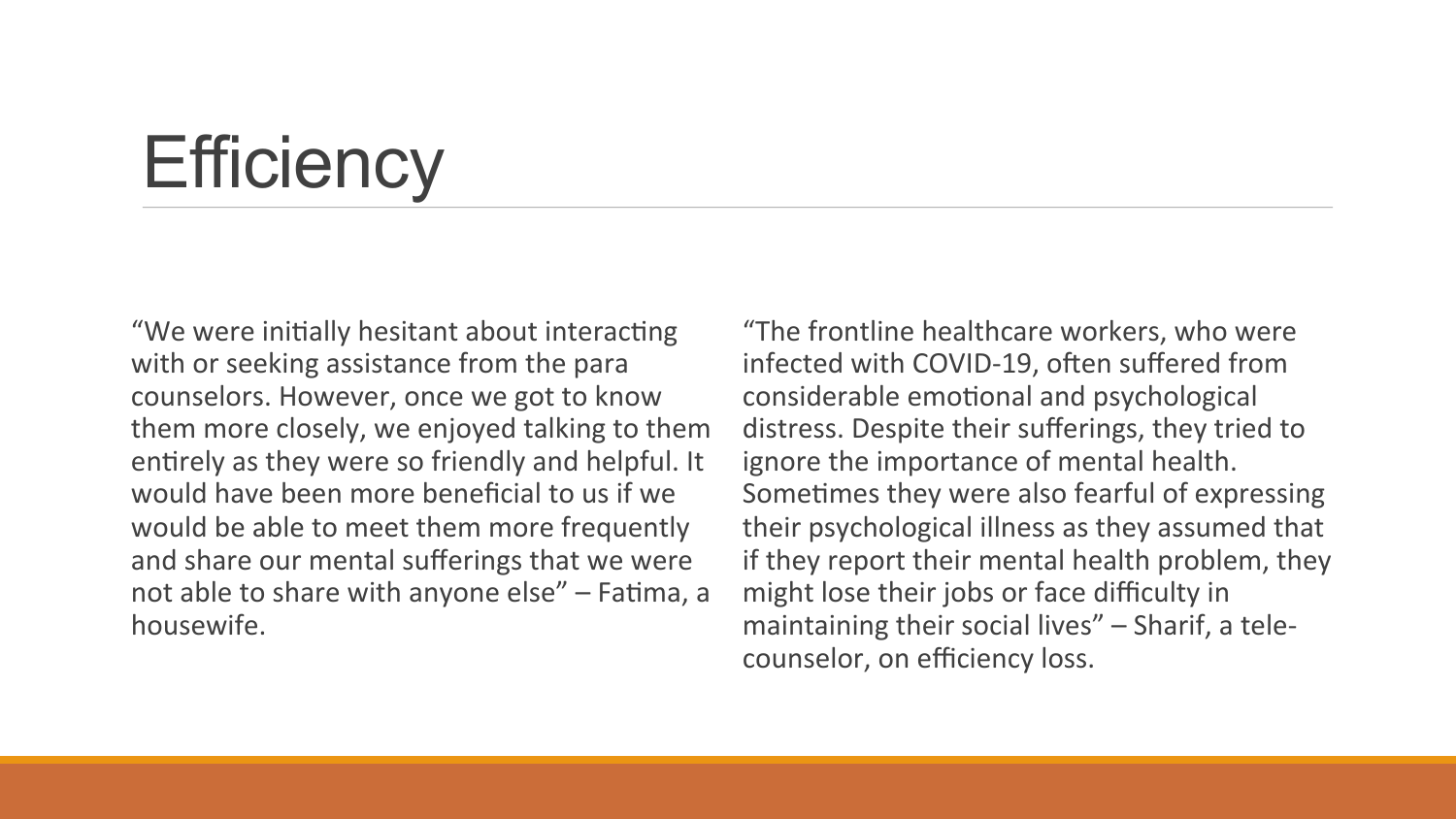### SWOT Analysis of the Program

|         | <b>Strengths</b>                                                                                            |          | <b>Weaknesses</b>                                                                           |
|---------|-------------------------------------------------------------------------------------------------------------|----------|---------------------------------------------------------------------------------------------|
| $\circ$ | A timely initiative to address the pandemic-induced mental health $\circ$                                   |          | Limited geographical focus leaving out a true rural outreach                                |
|         | challenges                                                                                                  | $\Omega$ | Too many interventions to be implemented in a very short period                             |
| $\circ$ | Well-designed project interventions based on need assessment                                                |          | of time                                                                                     |
| $\circ$ | Internal arrangements for training the mental health service $\circ$<br>providers                           |          | Highly female beneficiary-focused interventions leaving out<br>potential male beneficiaries |
| $\circ$ | Diverse intervention strategies for covering different groups of $\circ$<br>beneficiaries under the project |          | Insufficient human resources compared with a large number of<br>target beneficiaries        |
|         |                                                                                                             | $\circ$  | Little scope for follow-up on the implementation of the project<br>interventions            |
|         | <b>Opportunities</b>                                                                                        |          | <b>Threats</b>                                                                              |
| $\circ$ | Scaling-up of the project interventions at the national level in $\circ$                                    |          | Resistance from local people especially when large-scale outreach                           |
|         | collaboration with the government given the significance and                                                |          | interventions are introduced                                                                |
|         | relevance of the project                                                                                    | $\circ$  | Limited infrastructure for the provision of mental health services                          |
| $\circ$ | Utilize the skills and experiences of the para counselors who                                               |          | at the national level                                                                       |
|         | already received hands-on training in providing mental health $\circ$                                       |          | Inadequate emphasis from the domain of public policy on the                                 |
|         | support                                                                                                     |          | importance of mental health vis-à-vis physical health                                       |
| $\circ$ | Increasing interest of the international development partners or $\circ$                                    |          | No follow-up interventions together with the evolving challenges                            |
|         | donor agencies in the provision of mental health services                                                   |          | of the COVID-19 pandemic likely to threaten the successes                                   |
|         | especially in the time of COVID-19.                                                                         |          | achieved so far                                                                             |